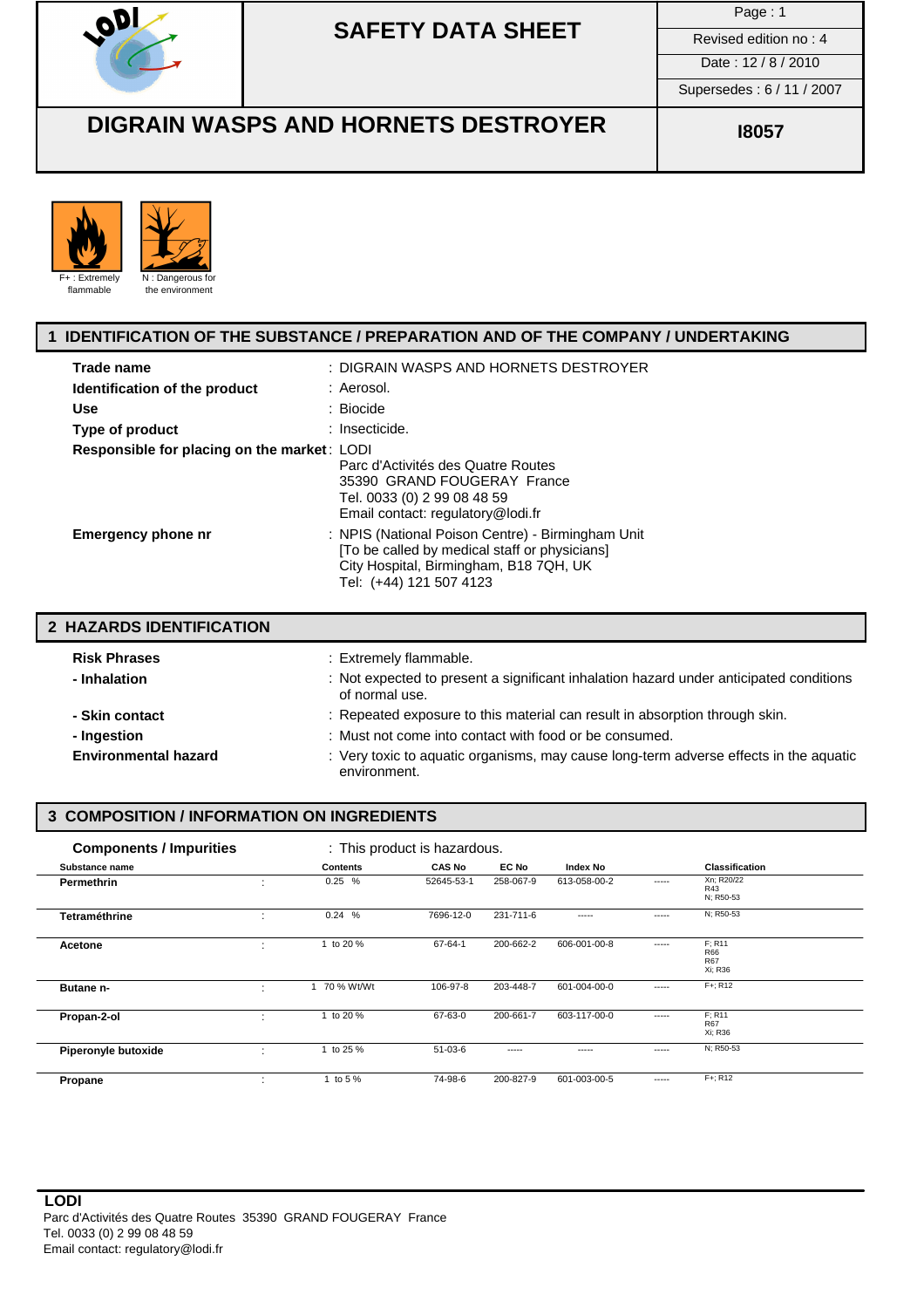

# **SAFETY DATA SHEET** Revised edition no: 4

Page : 2

Date: 12/8/2010

Supersedes : 6 / 11 / 2007

# **DIGRAIN WASPS AND HORNETS DESTROYER** | **ISO** 18057

|  | <b>4 FIRST AID MEASURES</b> |  |  |  |
|--|-----------------------------|--|--|--|
|--|-----------------------------|--|--|--|

| <b>First aid measures</b>  |                                                                                                           |
|----------------------------|-----------------------------------------------------------------------------------------------------------|
| - Inhalation               | : Assure fresh air breathing.<br>Remove victim to uncontaminated area.                                    |
| - Skin contact             | : Wash skin thoroughly with mild soap and water.                                                          |
| - Eye contact              | : Rinse immediately with plenty of water. Seek medical attention if ill effect or irritation<br>develops. |
| - Ingestion                | : Ingestion unlikely. Rinse mouth.                                                                        |
| <b>General information</b> | : In all case : Obtain medical attention.                                                                 |
| 5 FIRE-FIGHTING MEASURES   |                                                                                                           |

| <b>Specific hazards</b>        | : Vapour mixes readily with air, forming explosive mixtures.                                                                                                              |
|--------------------------------|---------------------------------------------------------------------------------------------------------------------------------------------------------------------------|
| <b>Extinguishing media</b>     | : Dry powder. Carbon dioxide.                                                                                                                                             |
| <b>Protection against fire</b> | : Do not enter fire area without proper protective equipment, including respiratory<br>protection.                                                                        |
| <b>Special procedures</b>      | : Use water spray or fog for cooling exposed containers.<br>Avoid (reject) fire-fighting water to enter environment.<br>Exercise caution when fighting any chemical fire. |

| <b>6 ACCIDENTAL RELEASE MEASURES</b> |                                                                                                                                                                                     |  |
|--------------------------------------|-------------------------------------------------------------------------------------------------------------------------------------------------------------------------------------|--|
| <b>Personal precautions</b>          | : Equip cleanup crew with proper protection.                                                                                                                                        |  |
| <b>Environmental precautions</b>     | : Notify authorities if product enters sewers or public waters.                                                                                                                     |  |
| Clean up methods                     | : Remove ignition sources. Dilute residues and flush. Waste mixtures containing<br>propane/butane may not enter into drains or sewers where vapours could<br>accumulate and ignite. |  |

| <b>HANDLING AND STORAGE</b>         |                                                                                                                                     |
|-------------------------------------|-------------------------------------------------------------------------------------------------------------------------------------|
| General                             | : Avoid all unnecessary exposure.                                                                                                   |
| <b>Handling</b>                     | : Handle in accordance with good industrial hygiene and safety procedures. Keep<br>away from food, drink and animal feeding stuffs. |
| <b>Storage</b>                      | : Store in dry, cool, well-ventilated area. Use special care to avoid static electric<br>charges.                                   |
| Precautions in handling and storage | : Keep away from sources of ignition - No Smoking.                                                                                  |
| Storage - away from                 | : Direct sunlight. Heat sources. Sparks. Open flame.                                                                                |

### **8 EXPOSURE CONTROLS / PERSONAL PROTECTION**

| <b>Personal protection</b>          |                                                                                                                                                                                                        |
|-------------------------------------|--------------------------------------------------------------------------------------------------------------------------------------------------------------------------------------------------------|
| - Respiratory protection            | : No special respiratory protection equipment is recommended under normal<br>conditions of use with adequate ventilation.                                                                              |
| - Skin protection                   | : Gloves.                                                                                                                                                                                              |
| - Eye protection                    | : Not required.                                                                                                                                                                                        |
| Industrial hygiene                  | : Provide adequate ventilation to minimize dust and/or vapour concentrations. When<br>using, do not eat, drink or smoke.                                                                               |
| <b>Occupational Exposure Limits</b> | : Butane $n - 1$ : TLV© - TWA [ppm] : 800<br>Butane n-: OEL (UK)-LTEL [ppm]: 600<br>Butane n-: OEL (UK)-STEL [ppm]: 750<br>Butane n-: VME - France [ppm] : 800<br>Butane n-: MAK - Germany [ppm]: 1000 |

**LODI** Parc d'Activités des Quatre Routes 35390 GRAND FOUGERAY France Tel. 0033 (0) 2 99 08 48 59 Email contact: regulatory@lodi.fr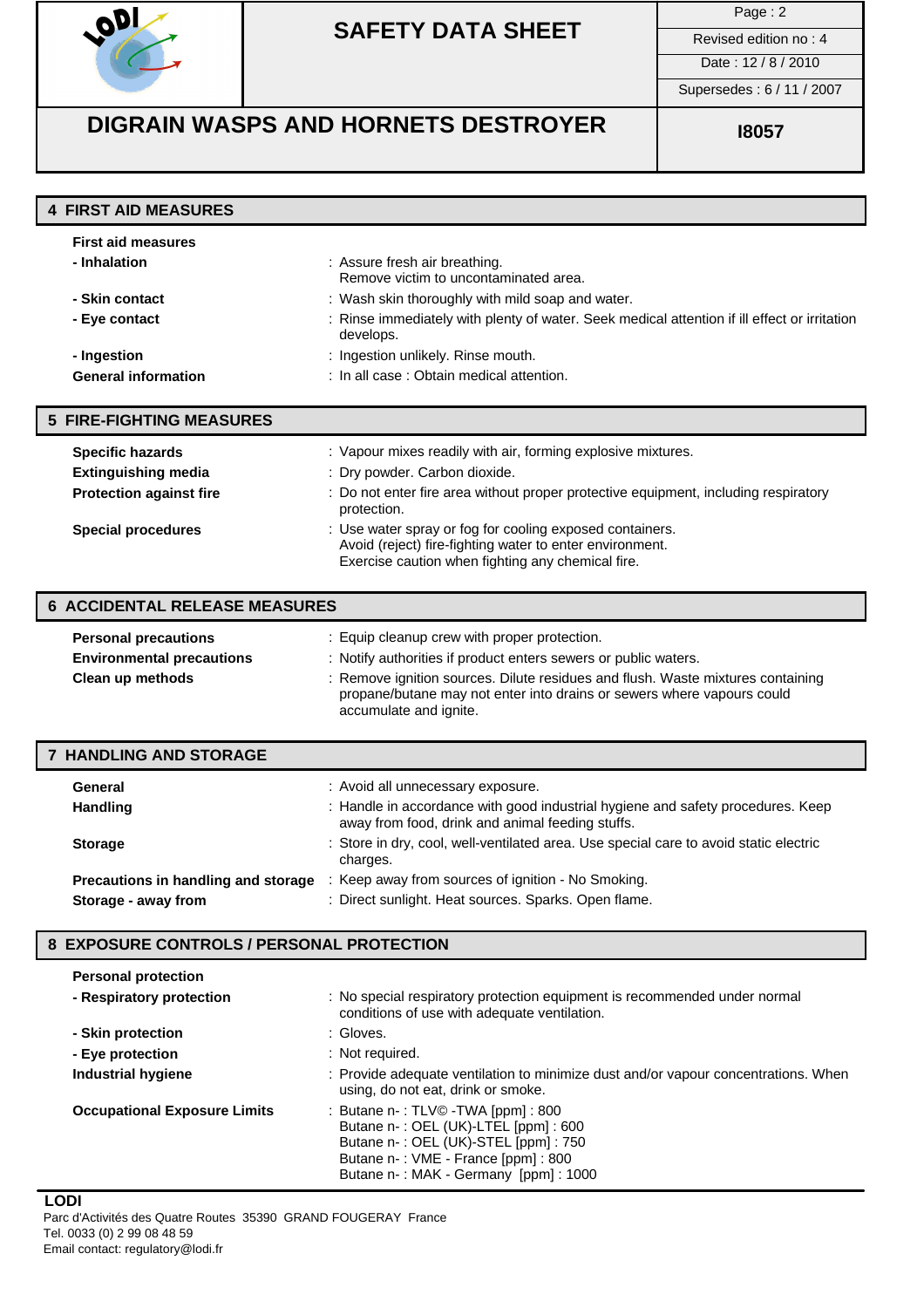

### **SAFETY DATA SHEET** Revised edition no : 4

Page : 3

Date : 12 / 8 / 2010

Supersedes : 6 / 11 / 2007

### **DIGRAIN WASPS AND HORNETS DESTROYER ISO** 18057

### **8 EXPOSURE CONTROLS / PERSONAL PROTECTION (continued)**

Propane : TLV© -TWA [ppm] : 2500 Propane : MAK - Germany [ppm] : 1000 Acetone : OEL (UK)-LTEL [ppm] : 500 Acetone : OEL (UK)-STEL [ppm] : 1500 Propan-2-ol : OEL (UK)-LTEL [ppm] : 400 Propan-2-ol : OEL (UK)-STEL [ppm] : 500

### **9 PHYSICAL AND CHEMICAL PROPERTIES**

| Physical state at 20 $\mathbb C$ | : Compressed gas.                   |
|----------------------------------|-------------------------------------|
| <b>Colour</b>                    | : Yellow.                           |
| Odour                            | : Lemon.                            |
| <b>Density</b>                   | $:$ <1                              |
| <b>Boiling point [C]</b>         | : $<$ 35°C                          |
| Solubility in water [vol/vol]    | : Soluble in water with difficulty. |
| Flash point [°C]                 | : $< 0$ °C                          |

#### **10 STABILITY AND REACTIVITY**

| Hazardous decomposition products | None under normal conditions.                              |
|----------------------------------|------------------------------------------------------------|
| <b>Hazardous reactions</b>       | : In use, may form flammable/explosive vapour-air mixture. |
| <b>Conditions to avoid</b>       | : Heat. Direct sunlight. Open flame. Sparks.               |

#### **11 TOXICOLOGICAL INFORMATION**

| <b>Toxicity information</b> | : Contains pyrethroids (permethrin&tetramethrin) After skin contact, cutaneous<br>sensations may occur, such as burning or stinging on the face and mucosae.<br>However, these sensations cause no lesions and are a transitory nature (max 24<br>hours). |
|-----------------------------|-----------------------------------------------------------------------------------------------------------------------------------------------------------------------------------------------------------------------------------------------------------|
| Rat oral LD50 [mg/kg]       | : Permethrin: 430 mg/Kg<br>Tetramethrin: $> 5000$ mg/Kg                                                                                                                                                                                                   |

| <b>12 ECOLOGICAL INFORMATION</b>      |                                                                                                                                         |
|---------------------------------------|-----------------------------------------------------------------------------------------------------------------------------------------|
| <b>Ecological effects information</b> | : Very toxic to aquatic organisms, may cause long-term adverse effects in the aquatic<br>environment. Avoid release to the environment. |
| 96 H-LC50 - Rainbow trout [mq/l]      | : Tetramethrin: 0.0037 mg/L                                                                                                             |
| 48 H-LC50 - Daphnia magna [mg/l]      | : Permethrin: 0.0006 mg/L                                                                                                               |

#### **13 DISPOSAL CONSIDERATIONS**

**General General** : Container under pressure. Do not drill or burn even after use. WHEN TOTALLY EMPTY, containers are recyclable like any other packing. When not empty dispose of this container at hazardous or special waste collection point. Dispose in a safe manner in accordance with local/national regulations.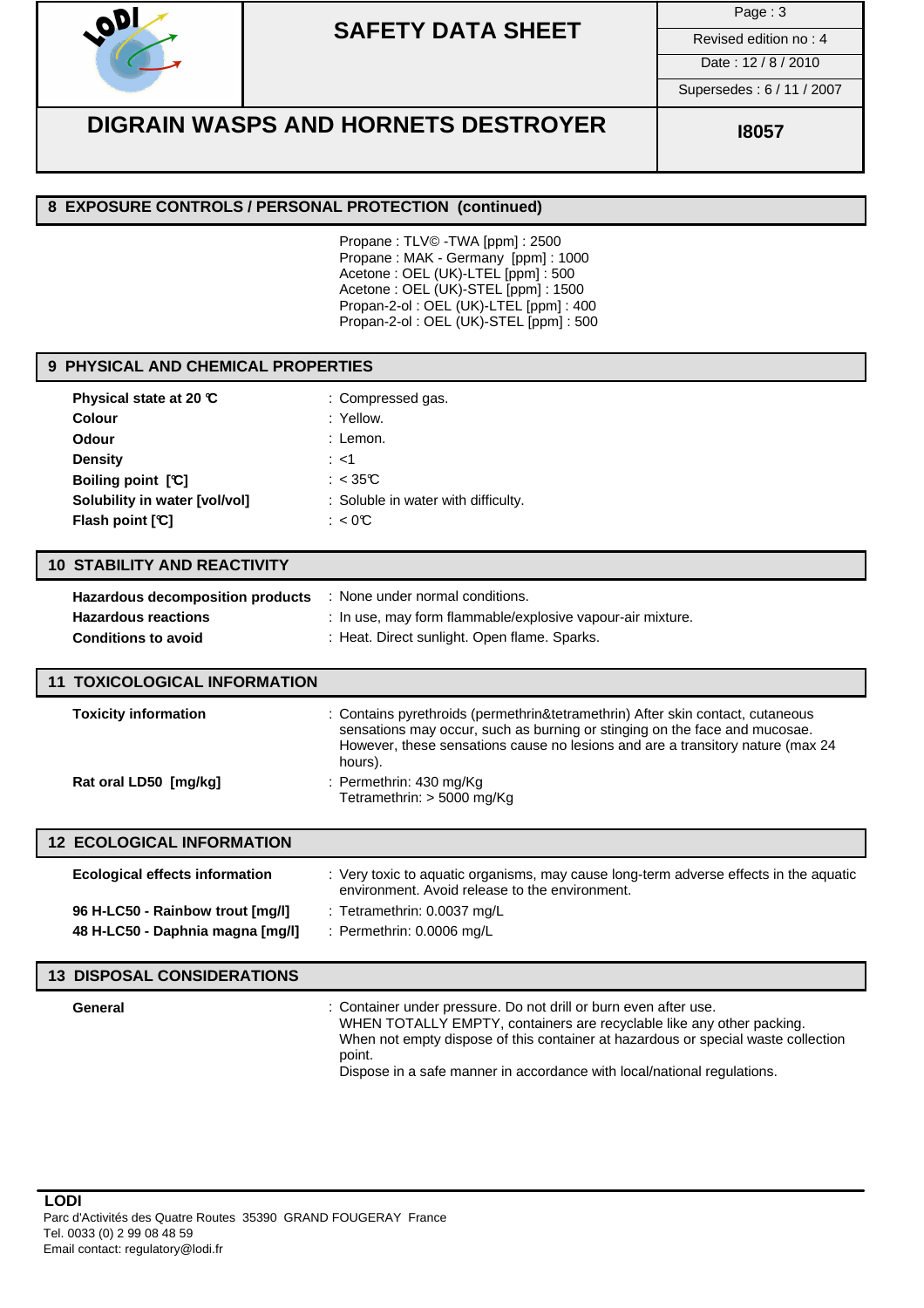

# **SAFETY DATA SHEET** Revised edition no: 4

Page : 4

Date: 12/8/2010

Supersedes : 6 / 11 / 2007

### **DIGRAIN WASPS AND HORNETS DESTROYER** | **ISO** 18057

| <b>14 TRANSPORT INFORMATION</b>                                                       |                                                                                                                                                                                                                                                                                                                                                                                                                                       |
|---------------------------------------------------------------------------------------|---------------------------------------------------------------------------------------------------------------------------------------------------------------------------------------------------------------------------------------------------------------------------------------------------------------------------------------------------------------------------------------------------------------------------------------|
| <b>Shipping name</b><br>UN No.<br>H.I. nr<br><b>ADR/RID</b><br>- Proper shipping name | : UN1950 AEROSOLS, 2.1, 5F, (D)<br>:1950<br>$\sim$<br>: LQ2<br>Combination packagings - Inner packaging : Maximum : 1 I<br>Combination packagings - Package: Maximum: 30 kg<br>Inner packagings placed in shrink-wrapped or stretch-wrapped trays - Inner<br>packaging: Maximum contents: 1 l<br>Inner packagings placed in shrink-wrapped or stretch-wrapped trays - Package<br>Maximum: 20 kg<br>Group: F<br>Class: 2<br>: AEROSOLS |
| <b>15 REGULATORY INFORMATION</b>                                                      |                                                                                                                                                                                                                                                                                                                                                                                                                                       |
| - Symbol(s)                                                                           | $: F+ : Extremely$ flammable<br>N : Dangerous for the environment                                                                                                                                                                                                                                                                                                                                                                     |
| - R Phrase(s)                                                                         | : R12 : Extremely flammable.<br>R50/53 : Very toxic to aquatic organisms, may cause long-term adverse effects in<br>the aquatic environment.                                                                                                                                                                                                                                                                                          |
| - S Phrase(s)                                                                         | : S2 : Keep out of the reach of children.<br>S23 : Do not breathe spray.<br>S46 : If swallowed seek medical advice immediately and show this container or<br>label.<br>S51 : Use only in well-ventilated areas.<br>S61 : Avoid release to the environment. Refer to special instructions/Safety data<br>sheets.                                                                                                                       |
| <b>Further Phrases</b>                                                                | : Contains : Permethrin . May produce an allergic reaction.<br>Contains : Permethrin . May produce an allergic reaction.                                                                                                                                                                                                                                                                                                              |
|                                                                                       | Composition : Dangerous substance : Butane n- - Propane - Propan-2-ol - Piperonyle butoxide - Tetraméthrine -<br>Permethrin                                                                                                                                                                                                                                                                                                           |
| <b>16 OTHER INFORMATION</b>                                                           |                                                                                                                                                                                                                                                                                                                                                                                                                                       |
| List of relevant R phrases (heading 3): R11: Highly flammable.                        | Recommended uses and restrictions : See product bulletin for detailed information.<br>R12 : Extremely flammable.<br>R20/22 : Harmful by inhalation and if swallowed.<br>R36 : Irritating to eyes.<br>R43 : May cause sensitization by skin contact.<br>R50/53 : Very toxic to aquatic organisms, may cause long-term adverse effects in<br>the aquatic environment.<br>R66 : Repeated exposure may cause skin dryness or cracking.    |

R67 : Vapours may cause drowsiness and dizziness.

**Revision** : Revision - See : \* **Print date** : 12 / 8 / 2010

**Further information** : None.

This Safety Data Sheet has been established in accordance with the applicable European Directives and applies to all countries that have translated the Directives in their national laws.

The contents and format of this SDS are in accordance with EEC Commission Directive 2001/58EC.

DISCLAIMER OF LIABILITY The information in this SDS was obtained from sources which we believe are reliable. However, the